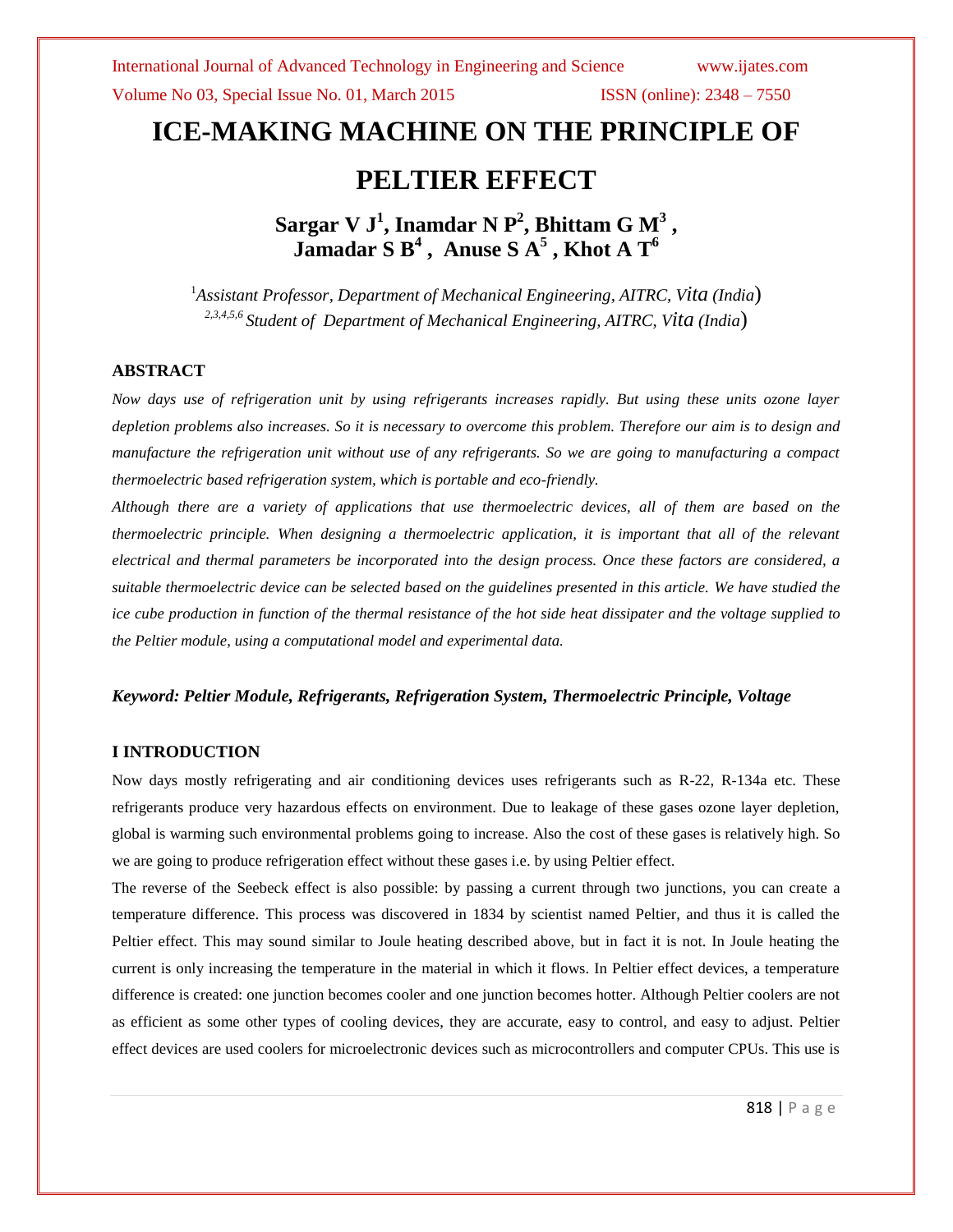### Volume No 03, Special Issue No. 01, March 2015 ISSN (online): 2348 – 7550

very common among computer hobbyists to help them in over-clocking the microprocessors for more speed without causing the CPU to overheat and break in the process.

A single Peltier element can be used to produce electrical power (via the Seebeck effect) or to pump heat (via the Peltier effect). In either application, the power output of a single Peltier element is generally not sufficient for realistic situations. To increase their power, commercial Peltier devices are composed of many n-type and p-type semiconductor Peltier elements. The individual elements are connected in series using metallic junctions. As a result of this, the junctions between the semiconductors do not form a barrier potential, as they would do in a p-n diode, and charge carriers flow freely in both directions. In a Peltier device, the individual elements are arranged so that the n- and p-type heat flow in the same direction.

From above we have concluded that it is possible to create system using Peltier effect for making ice with minimum time.



**Fig. 1: Peltier Effect**

# **II OUTLINE OF PROPOSED WORK**

# **2.1 Scope**

The scope for this study would focus all necessary activities for benchmarking the existing application with the current performance level and performance standards to be set for arriving at the objectives of the dissertation work. Recommendation of best alternative use for refrigerant refrigeration systems.

# **2.2 Methodology**

# **2.2.1 Objectives**

- 1.To design the system.
- 2.To select material as per design.
- 3.To analyze the efficiency and power consumption of system theoretically.
- 4.To make assemble the system practically as shown in Fig.2.
- 5.To find out what is actual time for making ice in our system.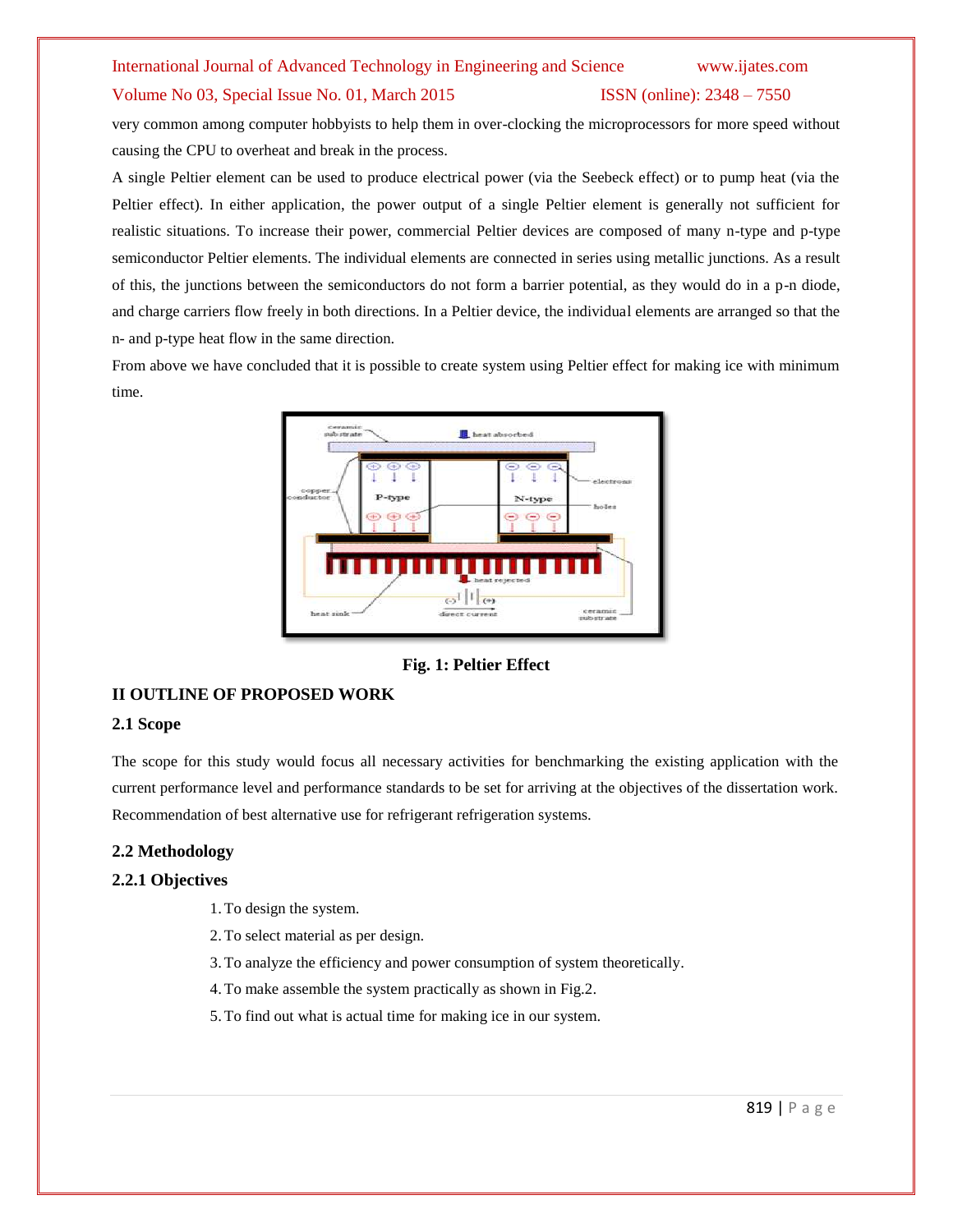International Journal of Advanced Technology in Engineering and Science www.ijates.com Volume No 03, Special Issue No. 01, March 2015 ISSN (online): 2348 – 7550



**Fig. 2: Proposed experimental setup**

## **2.3 Thermoelectric Principle of Operation**

The typical thermoelectric module is manufactured using two thin ceramic wafers with a series of P and N doped bismuth-telluride semiconductor material sandwiched between them as shown in Figure (2.3.1). The ceramic material on both sides of the thermoelectric adds rigidity and the necessary electrical insulation. The N type material has an excess of electrons, while the P type material has a deficit of electrons. One P and one N make up a couple, as shown in Figure (2.3.2). The thermoelectric couples are electrically in series and thermally in parallel. A thermoelectric module can contain one to several hundred couples.

As the electrons move from the P type material to the N type material through an electrical connector, the electrons jump to a higher energy state absorbing thermal energy (cold side). Continuing through the lattice of material; the electrons flow from the N type material to the P type material through an electrical connector dropping to a lower energy state and releasing energy as heat to the heat sink (hot side). Thermoelectric can be used to heat and to cool, depending on the direction of the current. In an application requiring both heating and cooling, the design should focus on the cooling mode. Using a thermoelectric in the heating mode is very efficient because all the internal heating (Joulian heat) and the load from the cold side is pumped to the hot side. This reduces the power needed to achieve the desired heating.





Fig. 2.3.1: TEC Principle of operation Fig. 2.3.2: Cross section of a thermoelectric cooler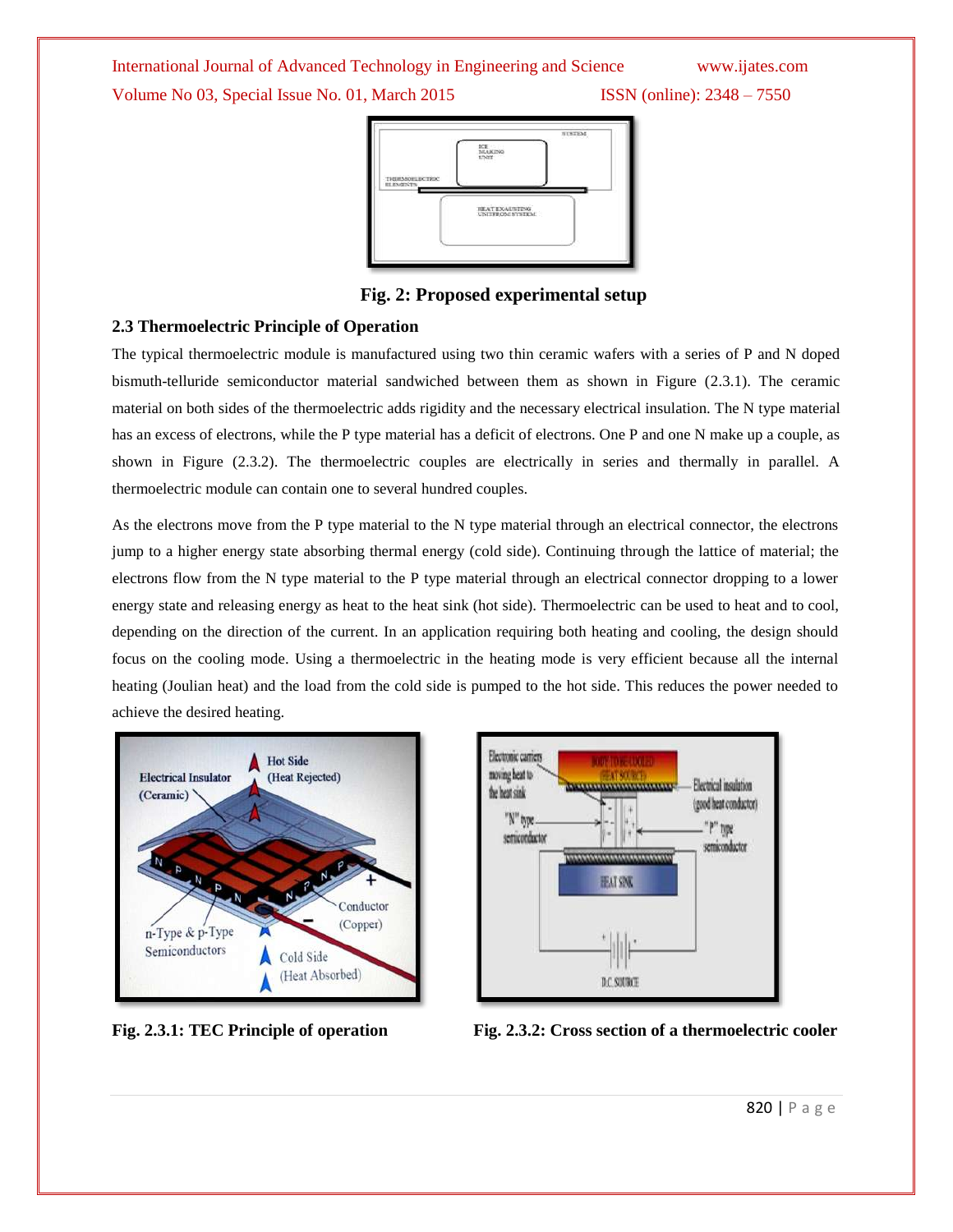Volume No 03, Special Issue No. 01, March 2015 ISSN (online): 2348 - 7550

# **III DESIGN AND DEVELOPMENT OF SYSTEM**

**According to specification of TEC1-12706 from Hebei I.T. (Shanghai) Co., Ltd.**





# **Fig (3.1):- Peltier Element** Fig (3.2):- **Peltier Dimensions**

Ceramic Material: Alumina (Al2O3)

Solder Construction: 138ºC, Bismuth Tin (BiSn)

# **3.1 Size table**

# **Table 3.1**

|  | ັ |
|--|---|

# **3.2 Performance Specifications**

**Table 3.2**

| <b>Hot Side Temperature <math>(^{\circ}C)</math></b> | $25^{\circ}$ C | $50^{\circ}$ C |
|------------------------------------------------------|----------------|----------------|
| Qmax (Watts)                                         | 50             | 57             |
| Delta Tmax (°C)                                      | 66             | 75             |
| Imax (Amps)                                          | 6.4            | 6.4            |
| Vmax (Volts)                                         | 14.4           | 16.4           |
| Module Resistance (Ohms)                             | 1.98           | 2.30           |

# **3.3 Dimensions of copper cube used to make ice from water**

 $L=30$ mm = 0.03m,  $W=30$ mm = 0.03m,  $H=10$ mm = 0.01m Volume available for freezing =  $30 \times 30 \times 10 = 9000$  mm<sup>3</sup> = 0.009 lit=9×10<sup>-6</sup>m<sup>3</sup> Area of freezing =  $0.03 \times 0.03 = 0.0009$ m<sup>2</sup> Mass of Water=  $\rho \times V = 1000 \times 9 \times 10^{-6} \text{m}^3 = 0.009 \text{Kg}$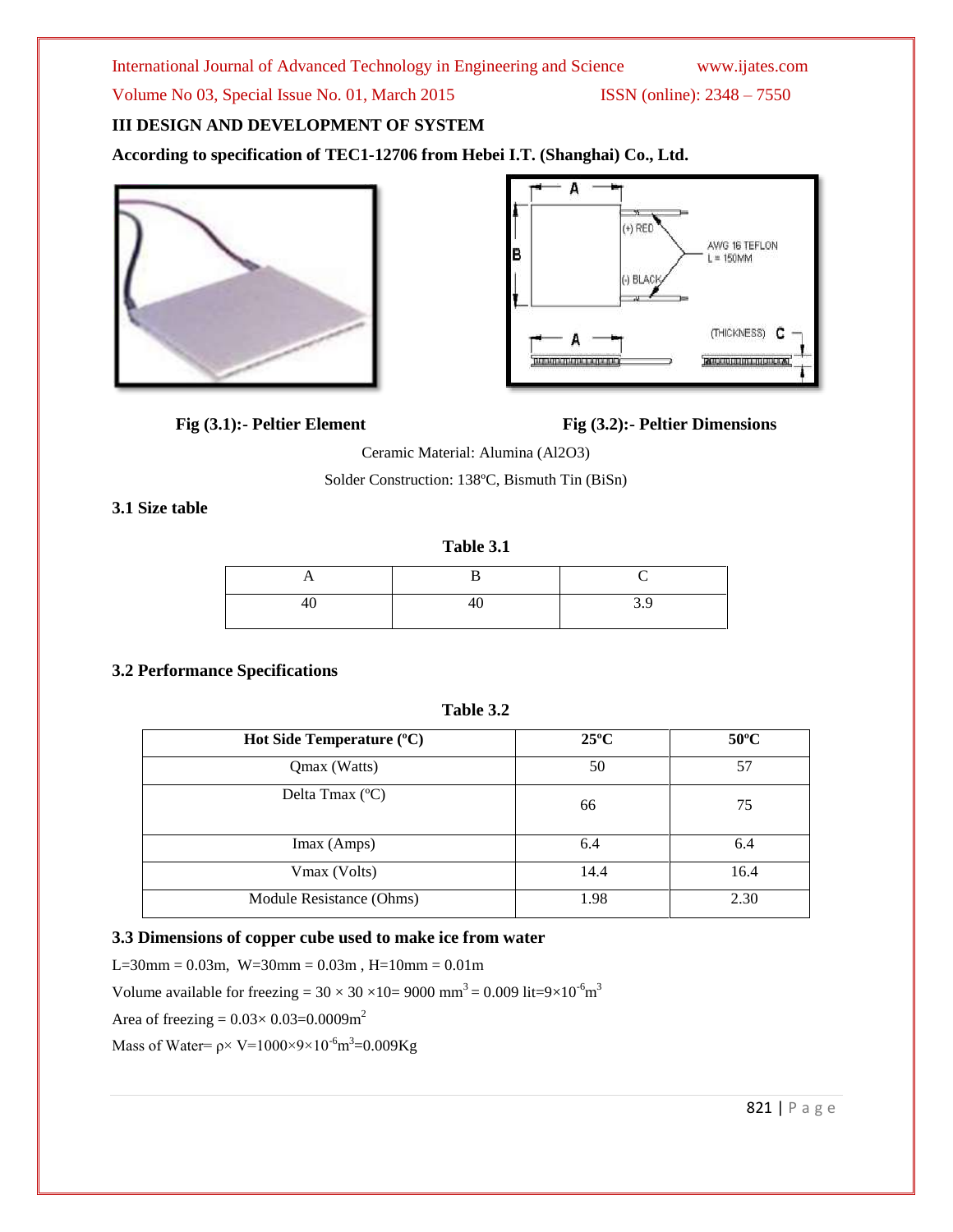Volume No 03, Special Issue No. 01, March 2015 ISSN (online): 2348 – 7550

# **3.4 Data**

Mass of water=m= 0.009Kg Specific heat of water=4.18 kJ/kg. K Required Temperature difference from Performance curves. We get  $\Delta T$  (°C) = 50<sup>0</sup>C Hot side Temperature of element= **50ºC** Cold side Temperature of element =  $10^{0}$ C Water Temperature =  $30^0C$ 

# **3.4.1 Heat required removing from system**

 $Q = m \times C_p \times \Delta T$  $Q = 0.009 \times 4.18 \times (30 - 10)$  $Q = 0.075kJ$ Q=0.075/60=0.0012 kW  $Q=h \times A \times \Delta T$  $h=0.069$  kW/m<sup>2</sup>K

## **3.4.2 How to find time required making ice?**

Area of surface= $30\times30=900$ mm<sup>2</sup> Volume of copper cube =  $9 \times 10^{-6}$  m<sup>3</sup> 1) Checking system is lumped accepted or not. Now, Biot no. =  $Bi = h \times L_c / k$ Where, h= heat transfer coefficient =  $0.069$  kW/m<sup>2</sup>K L  $_c$  = Characteristic length =Volume/ Area =0.01 m. K = Thermal conductivity =  $0.7 \times 10^{-2}$  kW/m. K  $Bi = 0.099$ Hence Biot no. is less than 0.1 hence lumped systems is accepted

Now,  $T=15^{\circ}\text{C}$   $T(S) = 9^{\circ}\text{C}$   $T(\infty) = 30^{\circ}\text{C}$  $\frac{\theta}{\theta i} = \frac{\tau - \tau(\infty)}{\tau(s) - \tau(\infty)} = \exp(-\text{Bi } t)$ From above equation we get time,  $t= 4.1$ min

**IV CONCLUSION**

The process of making ice on the principle of peltier effect is fully depend on the supplied current and voltage proportion. from that project we will concluded that it is possible to make ice without use of refrigerant that means